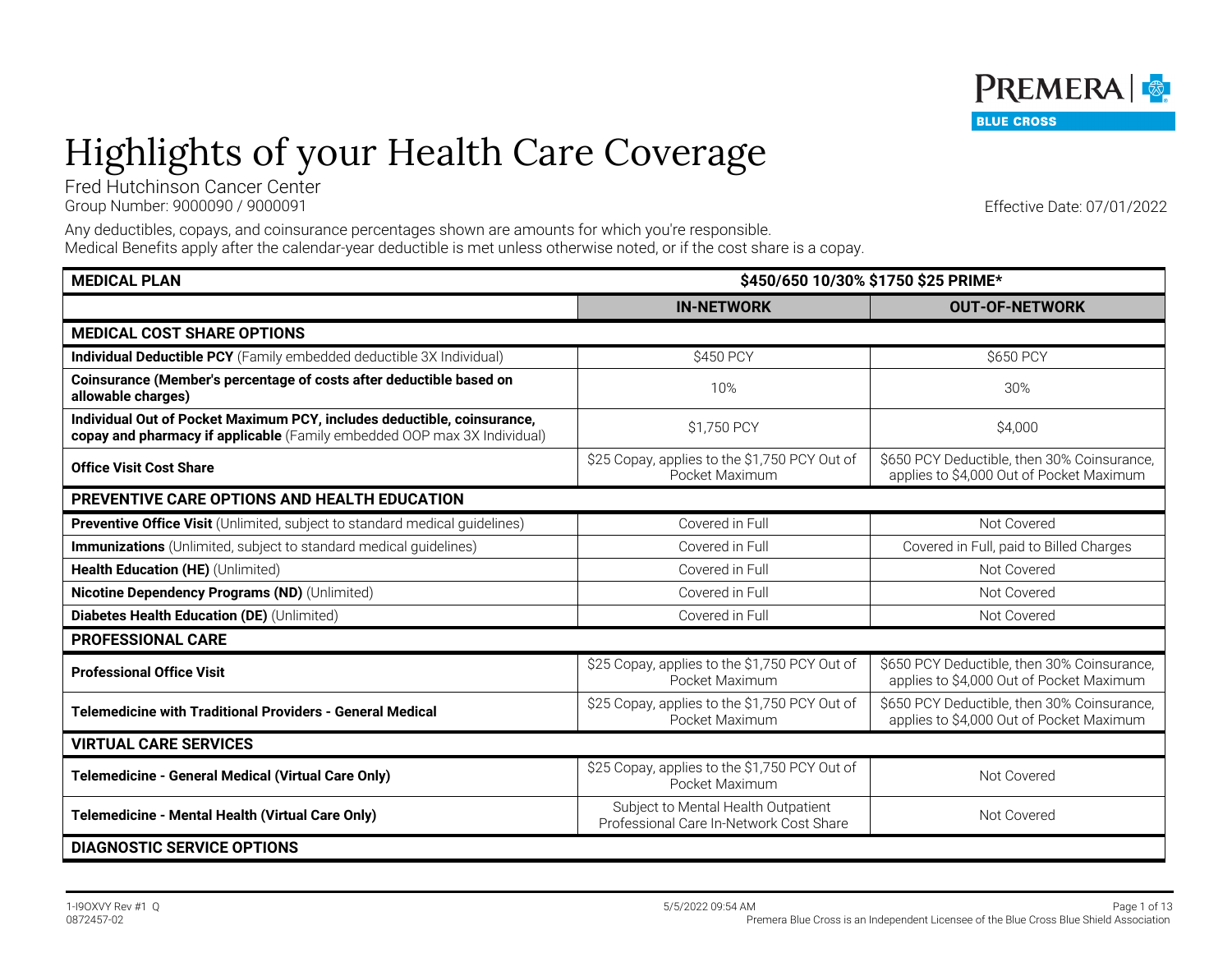| <b>MEDICAL PLAN</b>                                                                                                      | \$450/650 10/30% \$1750 \$25 PRIME*                                                            |                                                                                         |
|--------------------------------------------------------------------------------------------------------------------------|------------------------------------------------------------------------------------------------|-----------------------------------------------------------------------------------------|
|                                                                                                                          | <b>IN-NETWORK</b>                                                                              | <b>OUT-OF-NETWORK</b>                                                                   |
| Preventive Professional Diagnostic Imaging and Laboratory Services -<br><b>Including Mammogram and PAP/PSA</b>           | Covered in Full                                                                                | \$650 PCY Deductible, then 30% Coinsurance,<br>applies to \$4,000 Out of Pocket Maximum |
| <b>Other Professional Diagnostic Imaging</b>                                                                             | \$450 PCY Deductible, then 10% Coinsurance,<br>applies to \$1,750 PCY Out of Pocket<br>Maximum | \$650 PCY Deductible, then 30% Coinsurance,<br>applies to \$4,000 Out of Pocket Maximum |
| <b>Professional Diagnostic Major Imaging</b>                                                                             | \$450 PCY Deductible, then 10% Coinsurance,<br>applies to \$1,750 PCY Out of Pocket<br>Maximum | \$650 PCY Deductible, then 30% Coinsurance,<br>applies to \$4,000 Out of Pocket Maximum |
| <b>Other Professional Diagnostic Laboratory/Pathology</b>                                                                | \$450 PCY Deductible, then 10% Coinsurance,<br>applies to \$1,750 PCY Out of Pocket<br>Maximum | \$650 PCY Deductible, then 30% Coinsurance,<br>applies to \$4,000 Out of Pocket Maximum |
| <b>Diagnostic Mammography</b>                                                                                            | Covered in Full                                                                                | Out of Network Deductible, then 30%                                                     |
| <b>FACILITY CARE OPTIONS</b>                                                                                             |                                                                                                |                                                                                         |
| <b>Inpatient Facility</b>                                                                                                | \$450 PCY Deductible, then 10% Coinsurance,<br>applies to \$1,750 PCY Out of Pocket<br>Maximum | \$650 PCY Deductible, then 30% Coinsurance,<br>applies to \$4,000 Out of Pocket Maximum |
| <b>Inpatient Professional Services</b>                                                                                   | \$450 PCY Deductible, then 10% Coinsurance,<br>applies to \$1,750 PCY Out of Pocket<br>Maximum | \$650 PCY Deductible, then 30% Coinsurance,<br>applies to \$4,000 Out of Pocket Maximum |
| <b>Outpatient Surgery Facility</b>                                                                                       | \$450 PCY Deductible, then 10% Coinsurance,<br>applies to \$1,750 PCY Out of Pocket<br>Maximum | \$650 PCY Deductible, then 30% Coinsurance,<br>applies to \$4,000 Out of Pocket Maximum |
| Skilled Nursing Facility (180 days PCY; includes room and board, and facility<br>billed professional and ancillary fees) | \$450 PCY Deductible, then 10% Coinsurance,<br>applies to \$1,750 PCY Out of Pocket<br>Maximum | \$650 PCY Deductible, then 30% Coinsurance,<br>applies to \$4,000 Out of Pocket Maximum |
| <b>HOSPICE &amp; HOME HEALTH CARE</b>                                                                                    |                                                                                                |                                                                                         |
| Hospice Inpatient Facility (Inpatient: 10 days; Respite: 240 hours; 12 month limit)                                      | \$450 PCY Deductible, then 10% Coinsurance,<br>applies to \$1,750 PCY Out of Pocket<br>Maximum | \$650 PCY Deductible, then 30% Coinsurance,<br>applies to \$4,000 Out of Pocket Maximum |
| Hospice Care (Inpatient: 10 days; Respite: 240 hours; 12 month limit)                                                    | \$450 PCY Deductible, then 10% Coinsurance,<br>applies to \$1,750 PCY Out of Pocket<br>Maximum | \$650 PCY Deductible, then 30% Coinsurance,<br>applies to \$4,000 Out of Pocket Maximum |
| <b>MATERNITY &amp; REPRODUCTIVE CARE</b>                                                                                 |                                                                                                |                                                                                         |
| <b>Contraceptive Management Services (Unlimited)</b>                                                                     | Covered in Full                                                                                | \$650 PCY Deductible, then 30% Coinsurance,<br>applies to \$4,000 Out of Pocket Maximum |
| Sterilization - Female (Unlimited)                                                                                       | Covered in Full                                                                                | \$650 PCY Deductible, then 30% Coinsurance,<br>applies to \$4,000 Out of Pocket Maximum |
| Sterilization - Male (Unlimited)                                                                                         | Covered in Full                                                                                | \$650 PCY Deductible, then 30% Coinsurance,<br>applies to \$4,000 Out of Pocket Maximum |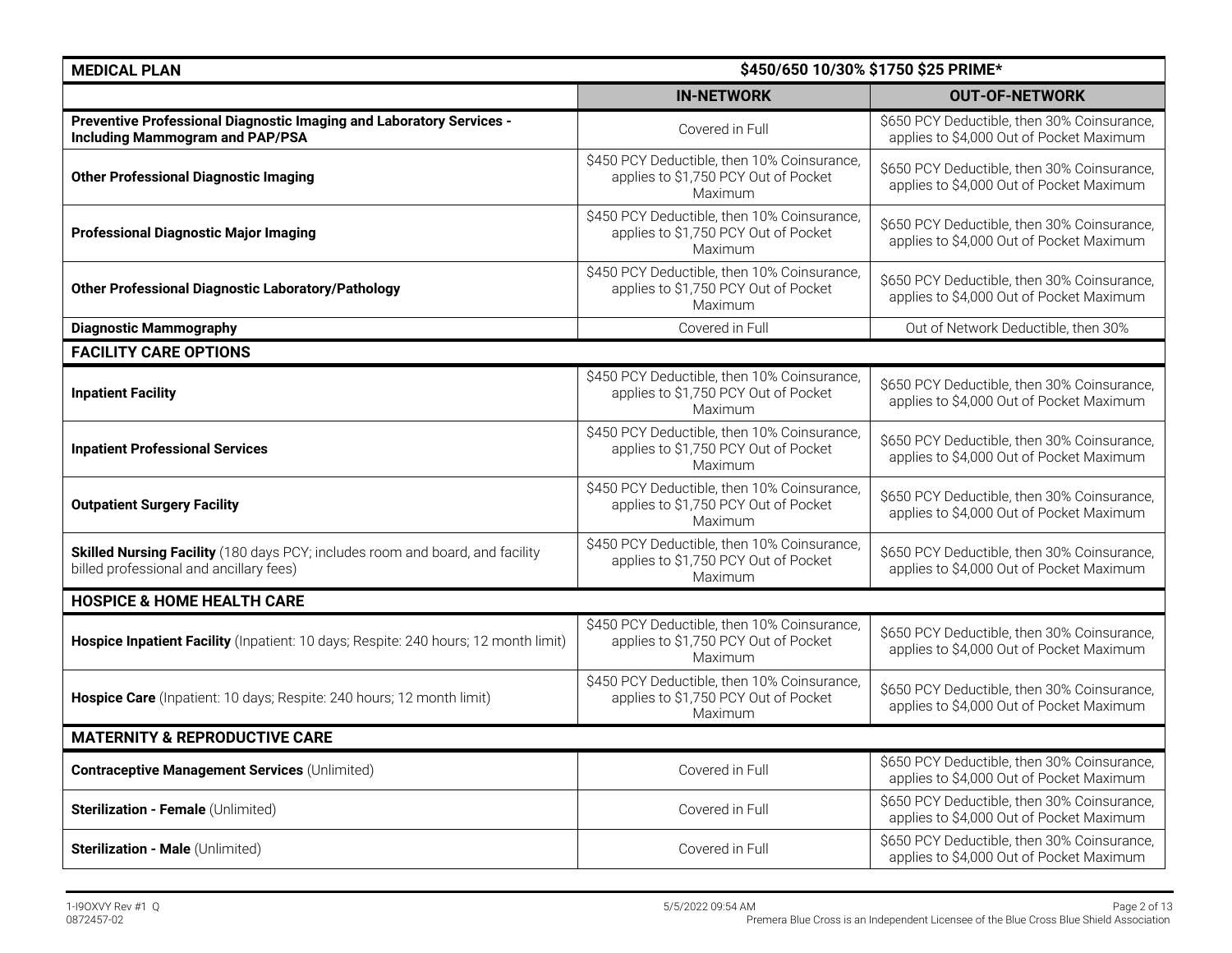| <b>MEDICAL PLAN</b>                                                                                                                         | \$450/650 10/30% \$1750 \$25 PRIME*                                                                                             |                                                                                                                                 |
|---------------------------------------------------------------------------------------------------------------------------------------------|---------------------------------------------------------------------------------------------------------------------------------|---------------------------------------------------------------------------------------------------------------------------------|
|                                                                                                                                             | <b>IN-NETWORK</b>                                                                                                               | <b>OUT-OF-NETWORK</b>                                                                                                           |
| PREMERA DESIGNATED CENTERS OF EXCELLENCE                                                                                                    |                                                                                                                                 |                                                                                                                                 |
| Centers of Excellence Packaged Services (Opting Out: No Eligible Services)                                                                  | Covered as any other service                                                                                                    | Covered as any other service                                                                                                    |
| <b>Centers of Excellence for Radiology</b> (Member Outreach Excluded)                                                                       | Covered as any other service                                                                                                    | Covered as any other service                                                                                                    |
| <b>EMERGENCY CARE AND TRANSPORTATION OPTION</b>                                                                                             |                                                                                                                                 |                                                                                                                                 |
| Emergency Care (If applicable, waive copay if admitted to inpatient facility)                                                               | \$150 Copay then \$450 PCY Deductible and<br>10% Coinsurance; all cost shares apply to<br>the \$1,750 PCY Out of Pocket Maximum | \$150 Copay then \$450 PCY Deductible and<br>10% Coinsurance; all cost shares apply to the<br>\$1,750 PCY Out of Pocket Maximum |
| <b>Emergency Room Physician</b>                                                                                                             | \$450 PCY Deductible, then 10% Coinsurance,<br>applies to \$1,750 PCY Out of Pocket<br>Maximum                                  | \$450 PCY Deductible, then 10% Coinsurance,<br>applies to \$1,750 PCY Out of Pocket<br>Maximum                                  |
| <b>Urgent Care Center</b>                                                                                                                   | \$25 Copay, applies to the \$1,750 PCY Out of<br>Pocket Maximum                                                                 | \$650 PCY Deductible, then 30% Coinsurance,<br>applies to \$4,000 Out of Pocket Maximum                                         |
| <b>Ambulance Transportation (Unlimited)</b>                                                                                                 | \$450 PCY Deductible, then 10% Coinsurance,<br>applies to \$1,750 PCY Out of Pocket<br>Maximum                                  | \$450 PCY Deductible, then 10% Coinsurance,<br>applies to \$1,750 PCY Out of Pocket<br>Maximum                                  |
| <b>ALTERNATIVE CARE</b>                                                                                                                     |                                                                                                                                 |                                                                                                                                 |
| Manipulations (Spinal and other), Acupuncture, and Massage Therapy<br>(60 visits PCY combined limit for outpatient services)                | \$25 Copay, applies to the \$1,750 PCY Out of<br>Pocket Maximum                                                                 | \$650 PCY Deductible, then 30% Coinsurance,<br>applies to \$4,000 Out of Pocket Maximum                                         |
| <b>CHEMICAL DEPENDENCY &amp; MENTAL HEALTH</b>                                                                                              |                                                                                                                                 |                                                                                                                                 |
| <b>Chemical Dependency Inpatient Facility Care (Unlimited)</b>                                                                              | \$450 PCY Deductible, then 10% Coinsurance,<br>applies to \$1,750 PCY Out of Pocket<br>Maximum                                  | \$650 PCY Deductible, then 30% Coinsurance,<br>applies to \$4,000 Out of Pocket Maximum                                         |
| <b>Chemical Dependency Outpatient Professional Care (Unlimited)</b>                                                                         | \$25 Copay, applies to the \$1,750 PCY Out of<br>Pocket Maximum                                                                 | \$650 PCY Deductible, then 30% Coinsurance,<br>applies to \$4,000 Out of Pocket Maximum                                         |
| Mental Health Inpatient Facility Care (Unlimited)                                                                                           | \$450 PCY Deductible, then 10% Coinsurance,<br>applies to \$1,750 PCY Out of Pocket<br>Maximum                                  | \$650 PCY Deductible, then 30% Coinsurance,<br>applies to \$4,000 Out of Pocket Maximum                                         |
| Mental Health Outpatient Professional Care (Unlimited)                                                                                      | \$25 Copay, applies to the \$1,750 PCY Out of<br>Pocket Maximum                                                                 | \$650 PCY Deductible, then 30% Coinsurance,<br>applies to \$4,000 Out of Pocket Maximum                                         |
| <b>REHABILITATION &amp; NEURO</b>                                                                                                           |                                                                                                                                 |                                                                                                                                 |
| Rehab Inpatient Facility (60 days PCY combined limit for inpatient services)                                                                | \$450 PCY Deductible, then 10% Coinsurance,<br>applies to \$1,750 PCY Out of Pocket<br>Maximum                                  | \$650 PCY Deductible, then 30% Coinsurance,<br>applies to \$4,000 Out of Pocket Maximum                                         |
| Rehab Outpatient Care, Including Physical, Occupational, Speech, and Chronic<br>Pain (60 visits PCY combined limit for outpatient services) | \$25 Copay, applies to the \$1,750 PCY Out of<br>Pocket Maximum                                                                 | \$650 PCY Deductible, then 30% Coinsurance,<br>applies to \$4,000 Out of Pocket Maximum                                         |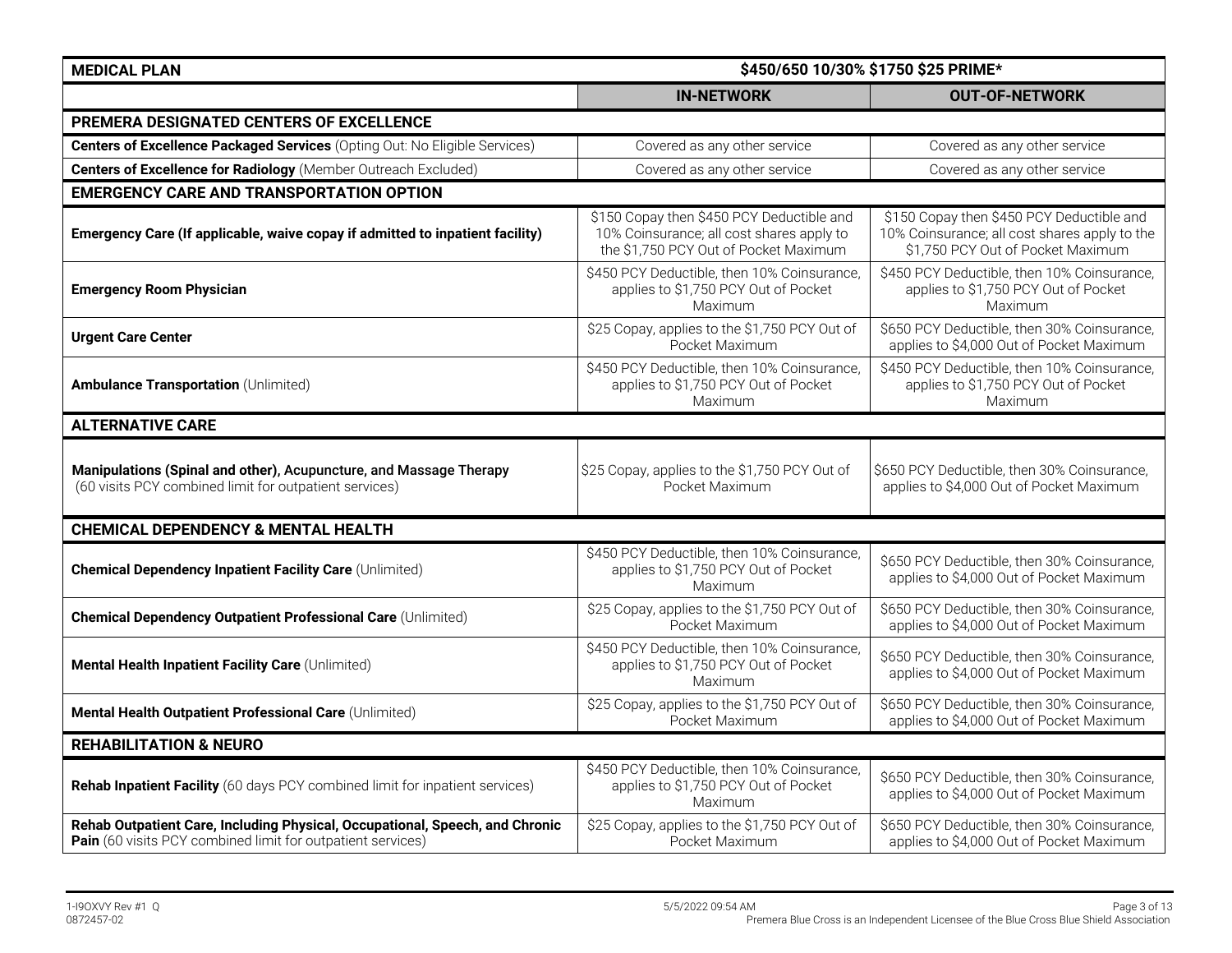| <b>MEDICAL PLAN</b>                                                                                                                                            | \$450/650 10/30% \$1750 \$25 PRIME*                                                                       |                                                                                         |
|----------------------------------------------------------------------------------------------------------------------------------------------------------------|-----------------------------------------------------------------------------------------------------------|-----------------------------------------------------------------------------------------|
|                                                                                                                                                                | <b>IN-NETWORK</b>                                                                                         | <b>OUT-OF-NETWORK</b>                                                                   |
| Rehab Outpatient Care Chronic Conditions, Including Cardiac, Pulmonary<br><b>Rehab, and Cancer</b>                                                             | \$25 Copay, applies to the \$1,750 PCY Out of<br>Pocket Maximum                                           | \$650 PCY Deductible, then 30% Coinsurance,<br>applies to \$4,000 Out of Pocket Maximum |
| <b>OTHER SERVICES</b>                                                                                                                                          |                                                                                                           |                                                                                         |
| <b>Allergy/Therapeutic Injections</b>                                                                                                                          | \$450 PCY Deductible, then 10% Coinsurance,<br>applies to \$1,750 PCY Out of Pocket<br>Maximum            | \$650 PCY Deductible, then 30% Coinsurance,<br>applies to \$4,000 Out of Pocket Maximum |
| Medical Supplies, Equipment, Prosthetics (Unlimited)                                                                                                           | \$450 PCY Deductible, then 10% Coinsurance,<br>applies to \$1,750 PCY Out of Pocket<br>Maximum            | \$650 PCY Deductible, then 30% Coinsurance,<br>applies to \$4,000 Out of Pocket Maximum |
| Transplants (Unlimited up to member annual max; unlimited donor &<br>travel/lodging; INN: Covered as any other svrc)                                           | Unlimited up to member annual max;<br>unlimited donor & travel/lodging; INN:<br>Covered as any other svrc | Not Covered                                                                             |
| <b>SUPPLEMENTAL BENEFITS</b>                                                                                                                                   |                                                                                                           |                                                                                         |
| <b>Routine Vision Exam (1 PCY)</b>                                                                                                                             | \$25 Copay                                                                                                | \$650 PCY Deductible, then 30% Coinsurance,<br>applies to \$4,000 Out of Pocket Maximum |
| Vision Hardware (\$150 PCY)                                                                                                                                    | Covered in Full                                                                                           | Covered in Full                                                                         |
| Pediatric Vision Exam (1 PCY Under age 19)                                                                                                                     | \$25 Copay, applies to the \$1,750 PCY Out of<br>Pocket Maximum                                           | \$25 Copay, applies to the \$1,750 PCY Out of<br>Pocket Maximum                         |
| Pediatric Vision Hardware (Under age 19: One pair of glasses PCY (frames &<br>lenses). 12 month supply of contacts PCY, in lieu of glasses (frames & lenses).) | Covered in Full                                                                                           | Covered in Full                                                                         |
| <b>Routine Hearing Exam (1 PCY)</b>                                                                                                                            | \$25 Copay                                                                                                | \$650 PCY Deductible, then 30% Coinsurance,<br>applies to \$4,000 Out of Pocket Maximum |
| <b>ANNUAL PLAN MAXIMUM</b>                                                                                                                                     |                                                                                                           |                                                                                         |
| <b>Annual Plan Maximum</b>                                                                                                                                     | Unlimited                                                                                                 | Unlimited                                                                               |

\*This plan is self-funded by Fred Hutchinson Cancer Center, which means that this group is financially responsible for the payment of plan benefits. The group has contracted with Premera Blue Cross, an independent Licensee of the Blue Cross Blue Shield Association, to perform administrative duties, including the processing of claims, under the plan. Premera Blue Cross does not insure the benefits of this plan.

Prior Authorization is required for many services to be covered. For more information please refer to your benefit booklet.

PCY = Per Calendar Year. Balance billing may apply if a provider is not contracted with Premera Blue Cross. Members are responsible for amounts in excess of the allowable charge.

This is not a complete explanation of covered services, exclusions, limitations, reductions or the terms under which the program may be continued in force. This benefit *highlight is not a contract. For full coverage provisions, including a description of waiting periods, limitations and exclusions please contact Customer Service.*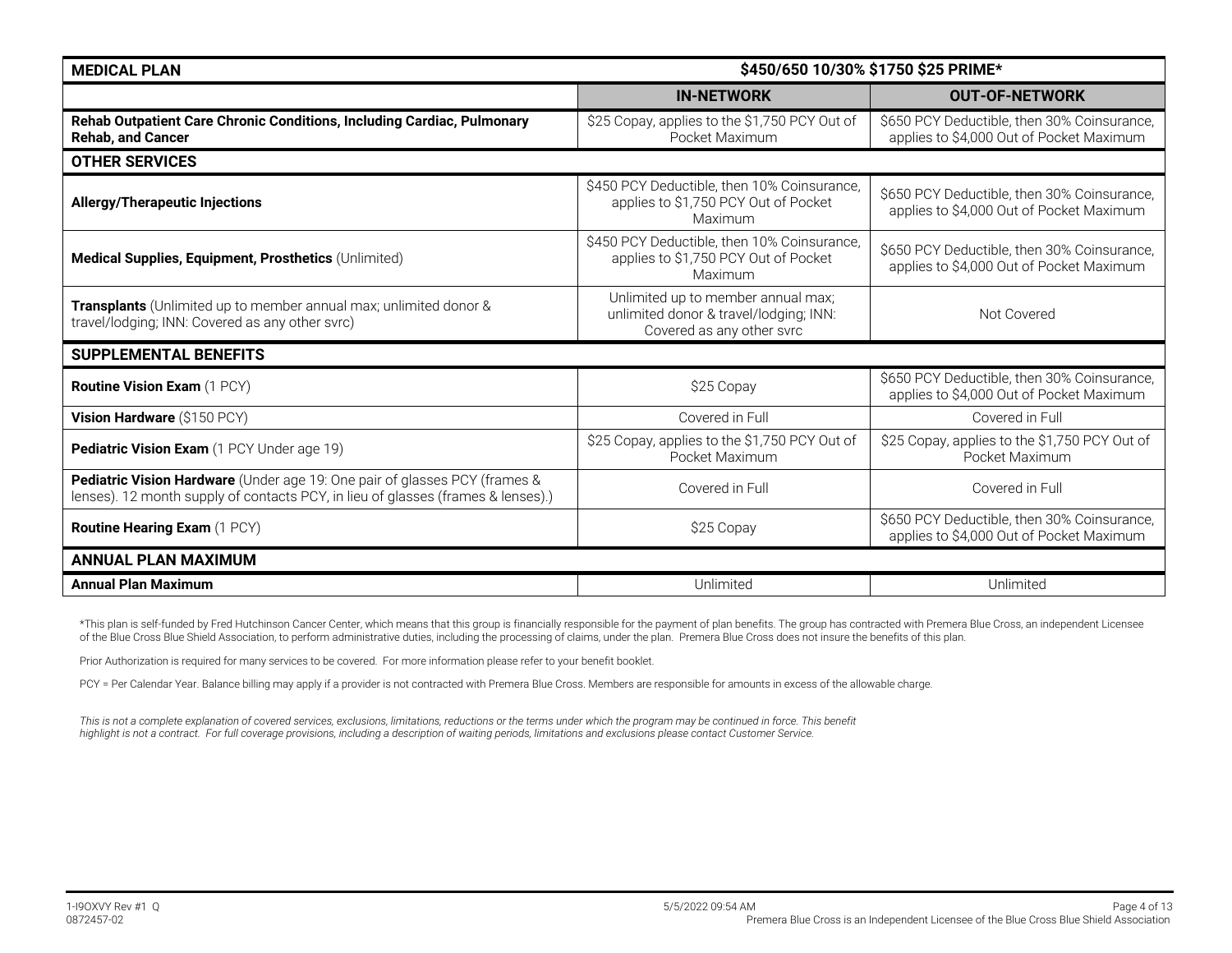# Highlights of your Health Care Coverage

Fred Hutchinson Cancer Center Group Number: 9000090 / 9000091 Effective Date: 07/01/2022

Below is a brief overview of your Pharmacy Benefits. For more information on your benefits, please refer to your benefit booklets. To find out what tiers apply to a specific medication, refer to our Preferred Drug List in your Pharmacy Packet or at www.premera.com

| <b>PHARMACY PLAN</b>                                 | RETAIL \$10/\$30/\$50/30% MAIL \$20/\$60/\$50/\$30%*                                                                                                               |  |  |
|------------------------------------------------------|--------------------------------------------------------------------------------------------------------------------------------------------------------------------|--|--|
| <b>PRESCRIPTION DRUGS</b>                            |                                                                                                                                                                    |  |  |
| <b>Drug List</b>                                     | <b>E4 Essentials Formulary</b><br>Tier $1 =$ preferred generic<br>Tier $2$ = preferred brand<br>Tier $3$ = preferred specialty<br>Tier 4 = non-preferred all drugs |  |  |
| <b>Retail Cost Shares</b>                            | \$10/\$30/\$50/30%                                                                                                                                                 |  |  |
| <b>Mail Cost Shares</b>                              | \$20/\$60/\$50/30%                                                                                                                                                 |  |  |
| <b>Day Supply</b>                                    | Retail: 30 Days; Mail: 90 Days; Specialty: 30 Days                                                                                                                 |  |  |
| <b>Individual Deductible PCY</b>                     | \$0                                                                                                                                                                |  |  |
| <b>Family Deductible PCY</b>                         | No Family Deductible                                                                                                                                               |  |  |
| Out of Network (Non-participating retail pharmacies) | Cost Share, then 40% (to allowable)                                                                                                                                |  |  |
| <b>Out of Pocket Maximum</b>                         | Applies to the medical out of pocket maximum                                                                                                                       |  |  |
| <b>Annual Benefit Maximum</b>                        | Unlimited                                                                                                                                                          |  |  |

\*This plan is self-funded by Fred Hutchinson Cancer Center, which means that this group is financially responsible for the payment of plan benefits. The group has contracted with Premera Blue Cross, an independent Licensee of the Blue Cross Blue Shield Association, to perform administrative duties, including the processing of claims, under the plan. Premera Blue Cross does not insure the benefits of this plan.

Prior Authorization is required for many services to be covered. For more information please refer to your benefit booklet.

PCY = Per Calendar Year. Balance billing may apply if a provider is not contracted with Premera Blue Cross. Members are responsible for amounts in excess of the allowable charge.

This is not a complete explanation of covered services, exclusions, limitations, reductions or the terms under which the program may be continued in force. This benefit *highlight is not a contract. For full coverage provisions, including a description of waiting periods, limitations and exclusions please contact Customer Service.*